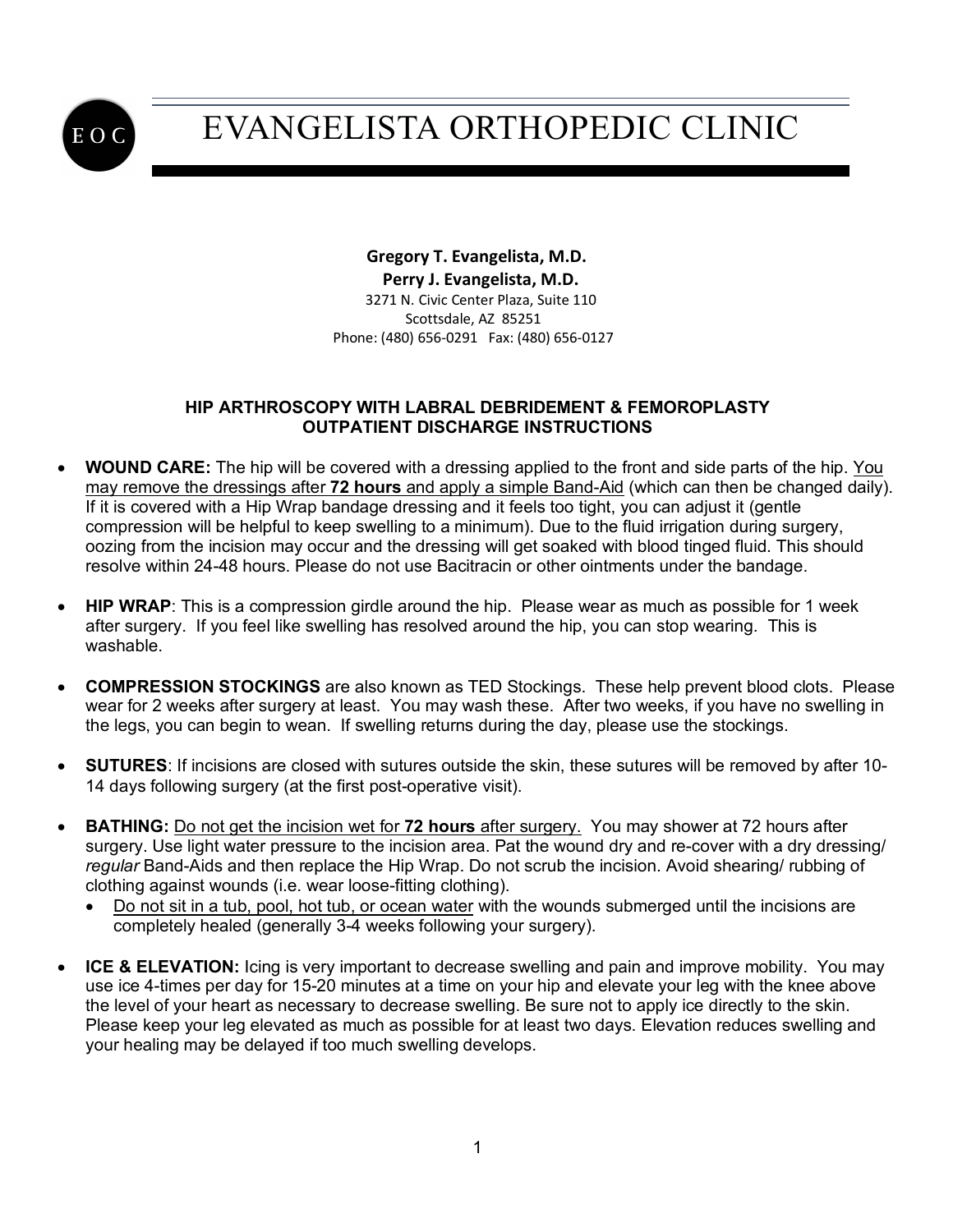

# EVANGELISTA ORTHOPEDIC CLINIC

### • **MEDICATIONS:**

Please note, all medication refill requests must be submitted to our clinical staff **THREE** business days prior to pick-up.

- 1. Narcotic pain medication: Take on an "as-needed" basis as prescribed. Many pain medications, such as **Vicodin** and **Percocet**, contain Tylenol. Please avoid taking more than 4000 mg of Tylenol in a 24 hour period.
- 2. Anti-inflammatory: You will be given **Naprosyn 500mg** twice a day or **indomethacin 75mg** daily for 2 weeks after surgery even if you are not in pain. This is for reducing inflammation and preventing extra bone formation at the portal sites (heterotopic ossification). If you have had difficulty with nonsteroidal anti-inflammatory medications or been told not to take them in the past, please notify us. Also, if you have any history of peptic ulcer disease, GERD, Cardiac, or Renal disease notify us.
- 3. Deep venous thrombosis (DVT) prophylaxis: You will be given a prescription for a blood-thinning medication, **aspirin 81mg** to be taken twice a day for 3-weeks from the time of surgery. Please also wear your T.E.D. Anti-Embolism Stockings during this time.
- 4. Gastrointestinal/ulcer prophylaxis medication: Your stomach lining can become sensitive with the aspirin & Naprosyn regimen. While taking the above medications, please also take one of these over the counter anti-acid medications for prevention of stomach ulcers: **Zantac (ranitidine) 150mg** once a day, **Pepcid (famotidine) 20mg** once a day, or **Prilosec (omeprazole) 20mg** once a day. If you are already on an anti-acid medication, you do not need to fill this.
- 5. If you are diabetic or susceptible to infections, you may be given an antibiotic such as **Duracef (cefadroxil)** or **Clindamycin**; please begin taking this the day after surgery.
- **WEIGHT BEARING & MOVEMENT:** 
	- Weight-bearing as tolerated; you may use crutches for a couple days after surgery for your own comfort if needed.
	- A brace is generally *not* prescribed; if it is, please wear as directed.
- **PHYSICAL THERAPY**: Not needed for labral debridement, however if you feel it would benefit your recovery this can be arranged.
- Your hip should feel better each day. If pain or swelling becomes severe, please call immediately. Please be careful when walking and with transfers. Avoid twisting motions or heavy loading of the hips while you are in the recovery/ healing phase.
- You may experience numbness or tingling (neuropraxia) in your groin, incision sites, thigh, or foot. Please notify us if this occurs.
- **DRIVING:** You must be off narcotic pain medications, and be able to safely get in and out of your car and utilize the pedals. It may be possible in a week but can take longer.